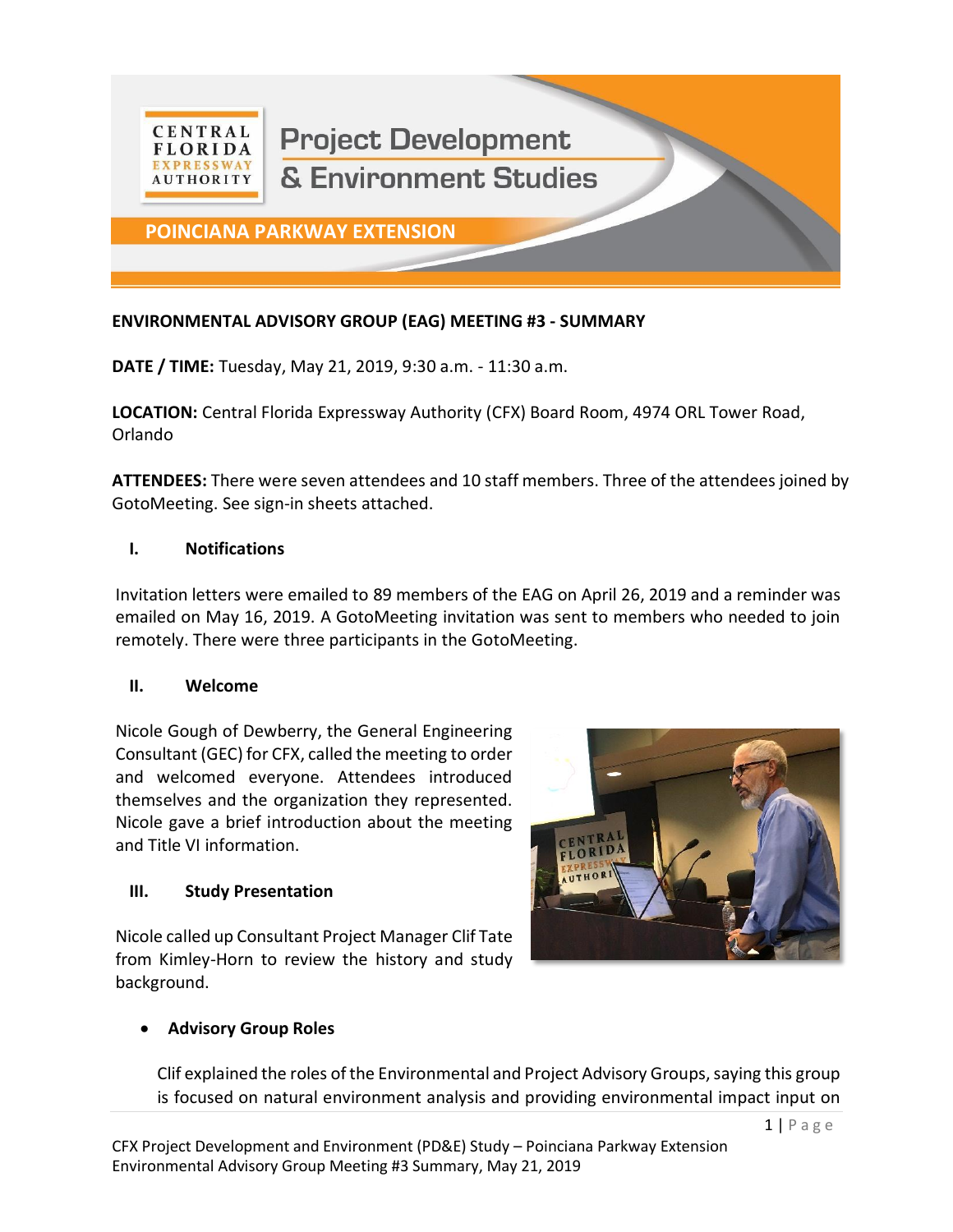project alternatives.

## • **Background**

The purpose of this EAG meeting was to review the alternative evaluation findings, present an update on the status of potential impacts and receive feedback. The corridors are being evaluated in greater detail by CFX after previous studies reached various levels of approvals.

In 2005, Osceola County adopted a Comprehensive Plan that proposed several new corridors to meet the county's anticipated growth. The Osceola County Expressway Authority (OCX) Master Plan 2040 was finalized in 2013, defining the county's expressway needs and providing a program of projects to implement the plan. In September 2016, an interlocal agreement was approved, transferring the lead for developing the remainder of the OCX 2040 Master Plan to CFX. CFX then incorporated the OCX Master Plan segments into its Master Plan and conducted Concept, Feasibility and Mobility (CF&M) Studies on four of the OCX Master Plan projects.

In March 2018, the CFX Governing Board approved two of the projects, including the Poinciana Parkway Extension, to move forward to the Project Development & Environment (PD&E) study phase. This PD&E study began in July 2018.

In September 2018, a public meeting was held at Poinciana High School so the public could ask questions and give their input on the proposed alternatives. The meeting was held



in an open house format and was attended by 116 community members. A total of 24 written comments were received. The project team used the comments and other factors to come up with three alternatives which were presented at the PAG meeting on February 19, 2019.

## • **Project Development Process**

The CF&M study phase was completed in the spring of 2018, and the project is currently in the PD&E phase. If the CFX Governing Board moves the project forward, it would first go into design and then, later, construction.

## • **Purpose and Need**

The purpose and need for this study include:

- Enhance mobility between CR 532 and Poinciana Parkway
- Reduce roadway congestion and delays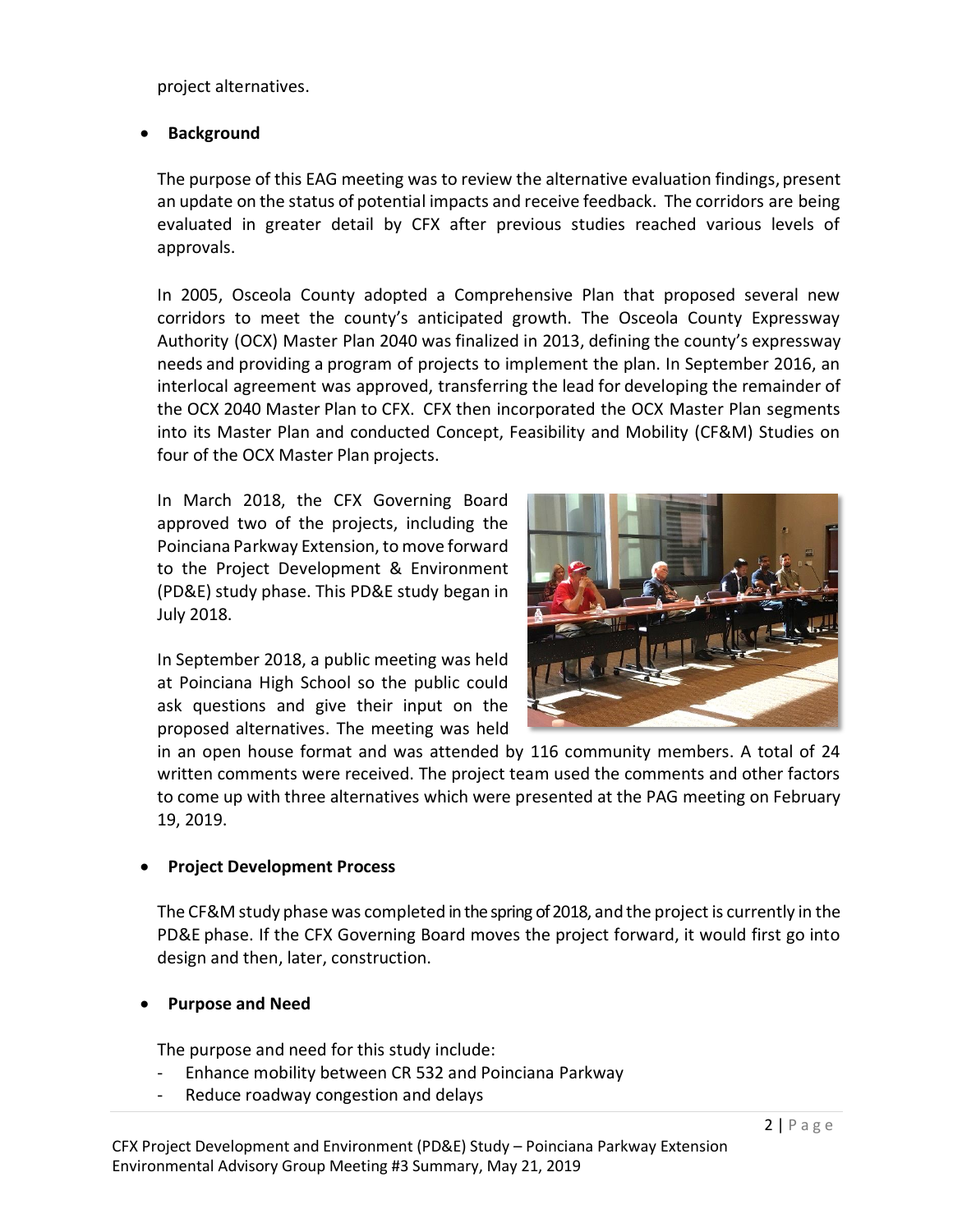- Expand regional connectivity
- Provide transportation infrastructure for planned growth
- Provide consistency with local plans and policies
- Enhance safety

## • **Previous Feasibility Study**

Clif gave an overview of the CF&M study:

- Evaluated extending Poinciana Parkway to Interstate 4 (I-4).
- Included five alternative alignments between Poinciana Parkway and County Road (CR) 532.
- Included three alternative alignments between CR 532 and I-4.
- Concluded the project may be viable under CFX criteria.
- Concluded advantages of a phased connection from Poinciana Parkway to CR 532 and, subsequently, from CR 532 to I-4.

# • **Study Methodology**

We are following FDOT's PD&E manual. This study will result in a Project Environmental Impact Report (PEIR) with CFX's approval. This study is analyzing and documenting physical, natural, social, and cultural impacts.



Clif explained the outreach to, and meetings with, nearly 20 key stakeholders in the area. The study team is open to additional meetings upon request.



There have been, and will continue to be, multiple opportunities for participation. We met with the EAG and PAG on August 15, 2018 and February 19, 2019. The public kickoff meeting was held on September 25, 2018 and the second public meeting was held on March 14, 2019. The study's Public Hearing is scheduled for August 29, 2019.

The study team also made a presentation to the Polk County Board of County Commissioners and will be making presentations to the Osceola County Board of County Commissioners and CFX. The public can get information through the CFX study webpage and Facebook page.

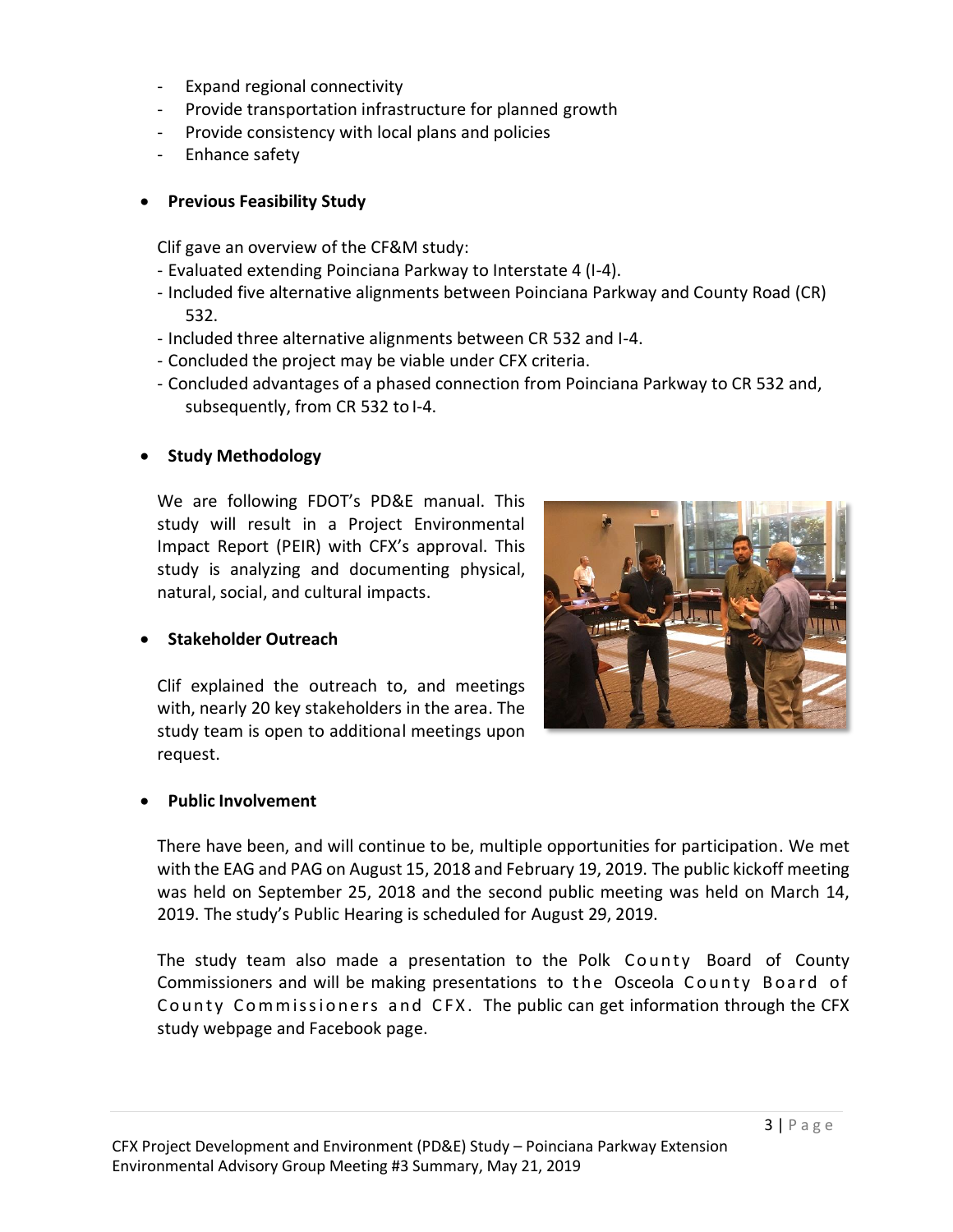### • **EAG / PAG Input**

The team received input from the last EAG and PAG meetings. The input was used to finalize and refine the alternatives considered in the study.

### • **Public Meeting Input Received**

We had 166 people attend the last public workshop and we received 32 written comments that evening. We received eight additional written comments prior to the comment period closing on March 28. For the folks who expressly favored an alternative, 4A and 5A received the most support. Alternative 1A was expressly opposed by the most people.

### • **Typical Section on New Alignment**

The typical section for this roadway would be 330 feet wide. It would have two lanes in each direction with a 92-foot-wide median. The median would accommodate future widening and multi-modal options.

### • **Initial Alternatives**

Clif presented a graphic of the initial Alternatives 1, 4 and 5. He noted that Alternative 4 was intended to provide reduced impacts to the Reedy Creek Mitigation Bank as compared to Alternative 5. These alternatives have been further refined to Alternatives 1A, 4A and 5A. Alternative 4 originally had fewer impacts to the Reedy Creek Mitigation Bank than Alternative 5; due



to revisions, Alternative 4A now has more impacts to the Reedy Creek Mitigation Bank than Alternative 5A. Therefore, Alternative 4A has been dropped from further consideration.

### • **Alternative 1A**

The Alternative 1A alignment has the expressway on the west side of the railroad tracks to reduce the impacts in the historic Loughman area. This alternative impacts 54 acres of wetlands, 39 acres pf conservation and mitigation areas, 123 residential parcels, 24 nonresidential parcels. It is projected to carry 18,000 vehicles a day in 2045 and to cost \$295 million.

## • **Alternative 5A Without Slip Ramps**

Clif explained that Alternative 5A requires the relocation of some utilities and it includes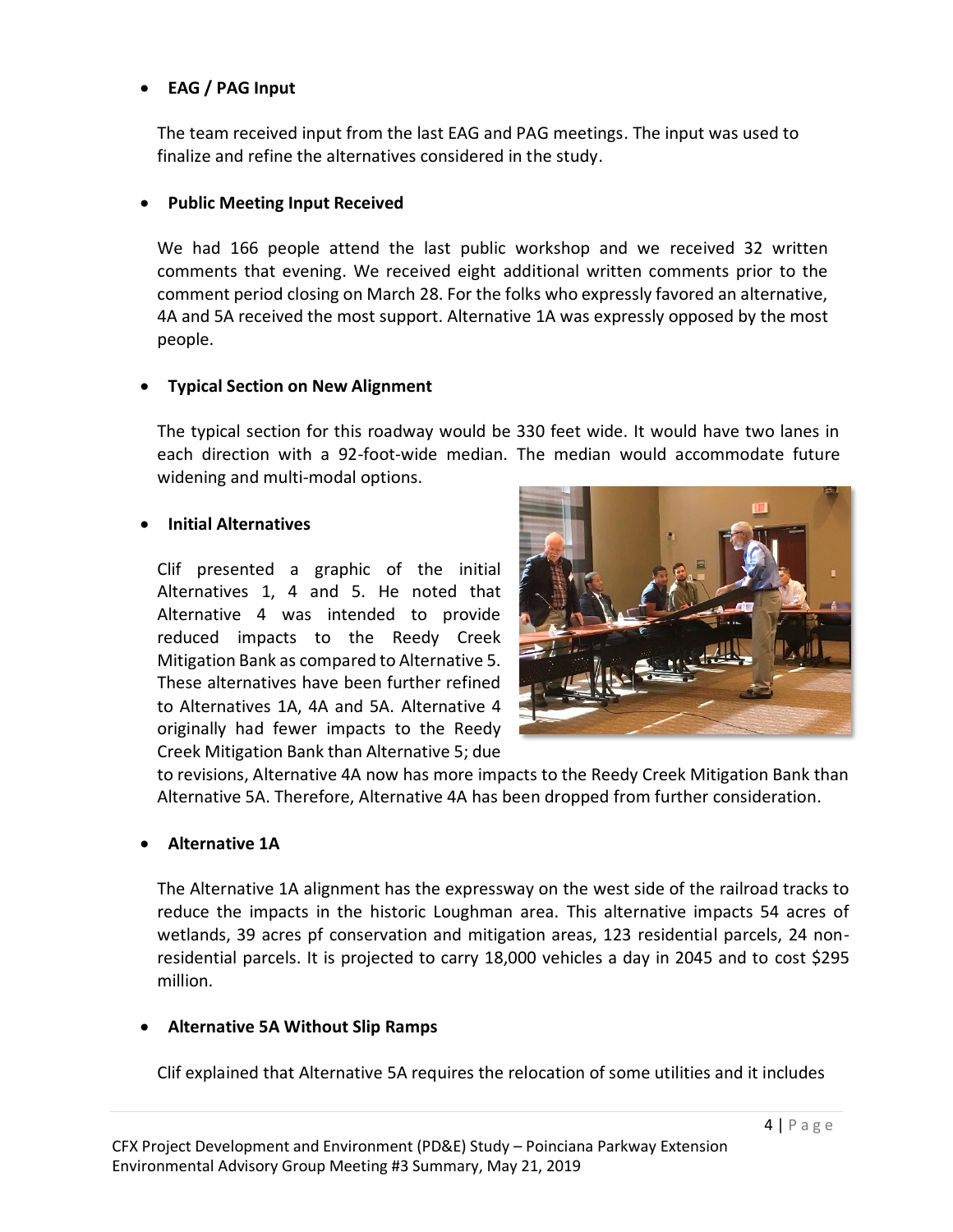bridging major wetlands in the Reedy Creek Mitigation Bank and Upper Lakes Basin Watershed.

This alternative impacts more wetlands, conservation and mitigation areas than Alternative 1A; however, the residential parcels impacted decreases to 52 and the non-residential parcels decrease to eight.

This alternative has the highest projected 2045 daily traffic volume at 24,800. It also has the lowest projected cost at \$275 million.

### • **Alternative 5A With Slip Ramps**

Adding slip ramps to Ronald Reagan Parkway increases the impacts to wetlands, conservation and mitigation areas, residential parcels and non-residential parcels. The projected 2045 daily traffic volume goes down to 15,200. And the projected cost increases to \$309 million.

### • **Comparative Matrix of Key Elements**

A summary of the various key elements for each alternative was presented. As previously noted, Alternative 5A without slip ramps has lower social impacts and lower natural impacts

than if the slip ramps are included. It also has the lowest cost and serves the highest number of vehicles.

## • **Alternative 5A Without Slip Ramps**

After evaluating the alternatives, the study team proposes to advance Alternative 5A without slip ramps to Ronald Reagan Parkway as the preferred alternative. Polk County has



passed a resolution supporting this as the preferred alternative.

This alternative has the lowest social impacts, and lower natural impacts than would occur if the slip ramps to Ronald Reagan Parkway are added.

This alternative also has the lowest total cost and the highest traffic volume. This helps with the financial feasibility of the project since it is a tolled roadway.

### **IV. Next Steps**

We are currently soliciting input on the preferred alternative. Detailed engineering and environmental analysis are being performed on this alternative and the results are being documented in a series of engineering and environmental reports. The Public Hearing will occur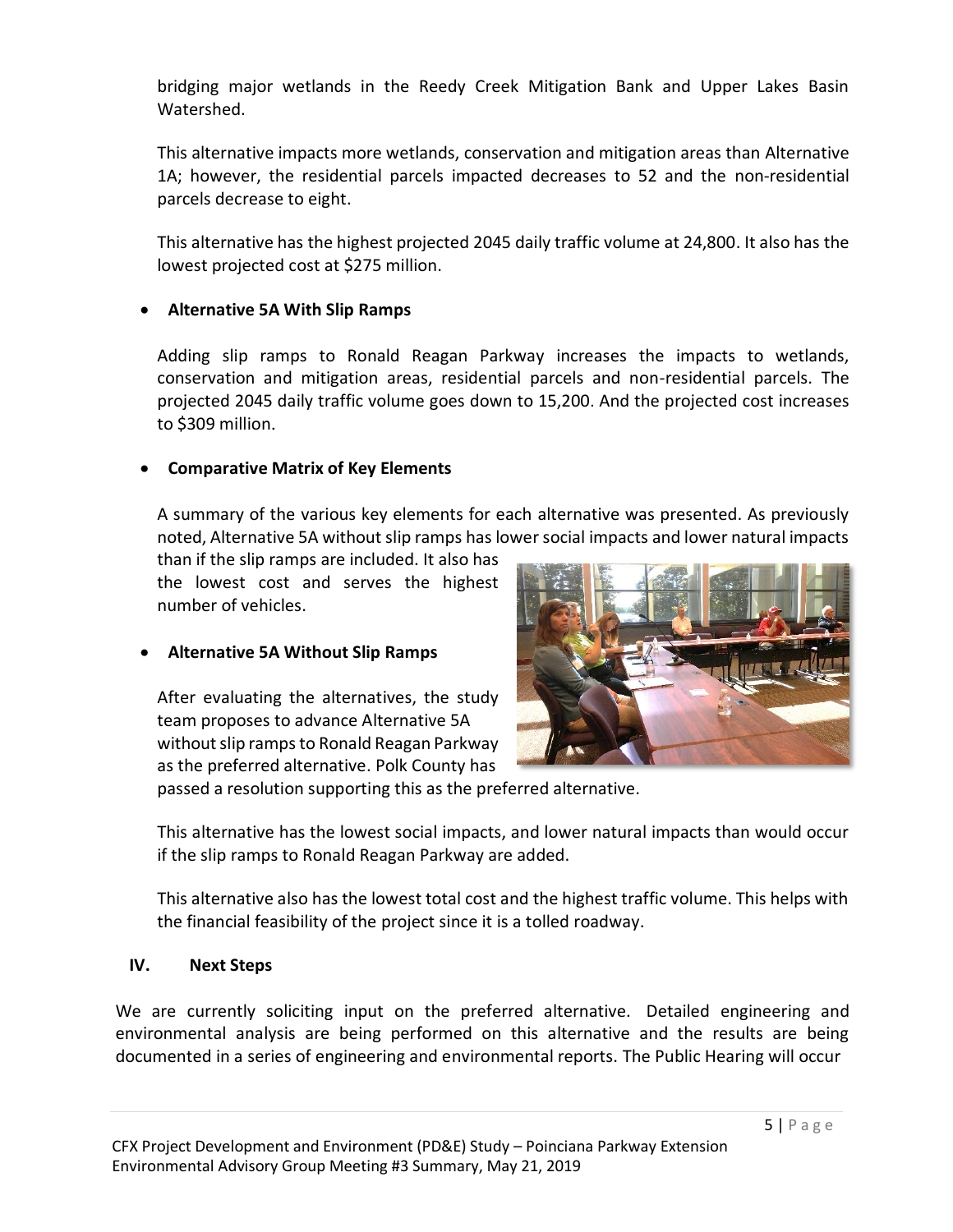on August 29, followed by a decision by the CFX Governing Board on October 10 on how to proceed.

## **V. Open Discussion**

Nicole Gough of Dewberry asked attendees for their questions and comments.

**Charles Lee, Audubon of Florida:** So, there are no slip ramps with Alternative 5A?

**Clif Tate, Kimley-Horn:** Correct, the preferred alternative does not include slip ramps.

**Charles Lee, Audubon of Florida:** Is this going to be built regardless of what happens between here (County Road 532) and I-4?

**Clif Tate, Kimley-Horn:** That depends on what the CFX Board decides, but yes, it's anticipated that this will be built to CR 532. CFX has the ability to build improvements along local roads within one mile of the expressway. As part of this project, CFX is going to widen CR 532 one mile to the west.

**Charles Lee, Audubon of Florida:** If the road from the northern end of this to I-4 was never built, would you still recommend this project standing alone?

**Clif Tate, Kimley-Horn:** Yes, the financials show it could stand alone.

**Nicole Gough, Dewberry:** At the interchange, is that at grade?



**Clif Tate, Kimley-Horn:** Yes, the tie-in to CR 532 will be at grade. If the project is extended further to the north … the expressway lanes would go over 532.

**Charles Lee, Audubon of Florida:** What is the concept for the actual location of tolling facilities on this fairly short segment?

**Clif Tate, Kimley-Horn:** Going by recollection, I believe there will be tolls getting on and off here (pointed at map), there may be a mainline toll here. There's an existing mainline structure further to the east that would be able to capture the value for people traveling on that up to 17-92. It would all be electronic tolling.

**Charles Lee, Audubon of Florida:** Would there be a dead-end segment of the current road that leads out to… (the area of the Sereno development).

**Clif Tate, Kimley-Horn:** Correct, there would be a cul de sac on the existing road (Clif showed the location on the map to the EAG). So, there's currently this residential development that's there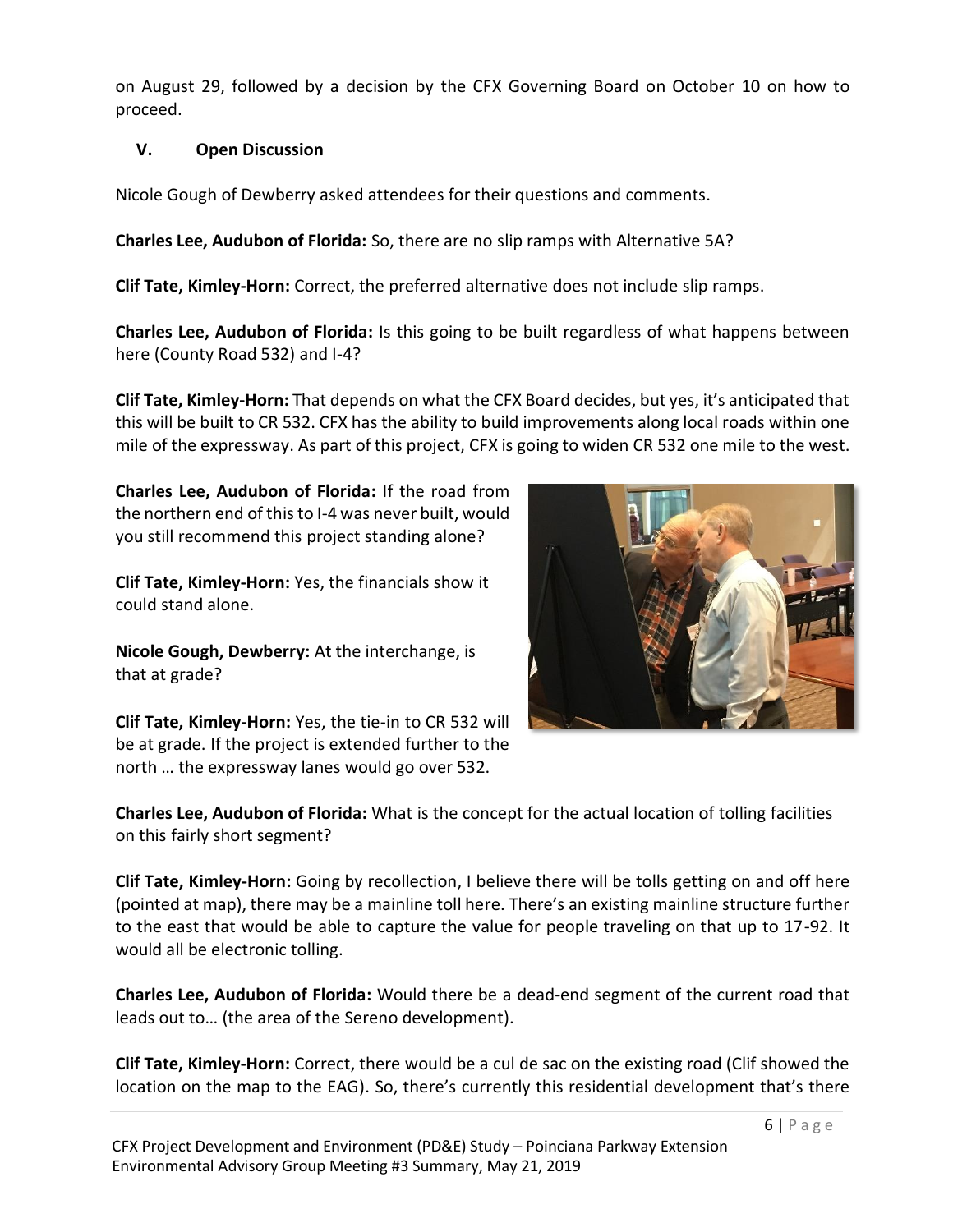(Sereno). About half of this (pointing at map, east of Sereno) has been constructed, and then this residential development (north of Sereno) is under construction now.

**Charles Lee, Audubon of Florida:** So that would be a cul de sac just to serve only that development?

**Clif Tate, Kimley-Horn:** Yes. There's additional access to Providence DRI and also Fox Run, which is another development to the west.

**Charles Lee, Audubon of Florida:** Looking at this bridging, I'm concerned that while the bridge length on the southern end is adequate to transition into the upland components within the mitigation bank area, when you get up here the bridging stops short of wetlands. Therefore, there is no upland interface crossing under the bridge. There is a terrestrial wildlife movement that would be interrupted by the failure to provide bridging over that area. My second concern is that

the property west of the bridge area  $-$  is that private property that is subject to development and is not inside the mitigation bank or the conservation area?

**Clif Tate, Kimley-Horn:** The bridge extension is a good point and is noted. The parcel west of the bridge is not within the Upper Lakes Basin Watershed area.

**Ayounga Riddick, South Florida Water Management District (SFWMD):** That property is very close to our boundary and may straddle our western boundary to the Upper Lakes Watershed.



**Charles Lee, Audubon of Florida:** My concern is that ultimately, with this being in private ownership, even though it is a wetland area, the likelihood with frontage on 17-92, is that there's going to be development on that parcel. They'll ultimately present a plan that combines the purchase of mitigation credits somewhere and take out the wetlands and you're going to see a Walmart or residential or something in there. If that were the case, then quite a few million dollars of bridging is being essentially wasted. … I'm not proposing getting rid of the bridge, … but as a consequence of the impacts of this project on SFWMD holdings and the mitigation bank's holdings, that in addition to purchasing mitigation credits for the actual wetland mitigation, it would be appropriate to have an outcome for this project be that that parcel become publicly owned and is joined with the SFWMD holdings. If not, it's almost a nonsensical situation. You're building 1000 feet of bridge that would be for no good reason. If all that is developed, this bridge is silly. I'm proposing that you complete the environmental integrity … one of the components that need to be part of the plan, is at least the purchasing the wetlands part of that tract of private land.

**Keith Laytham, Poinciana Residents for Smart Change:** Alternatives 5 and 5A are the most attractive because they get us closest to where we want to go. To answer the question Charles had about what happens if we don't ever tie into 429, because of the Poinciana Parkway as it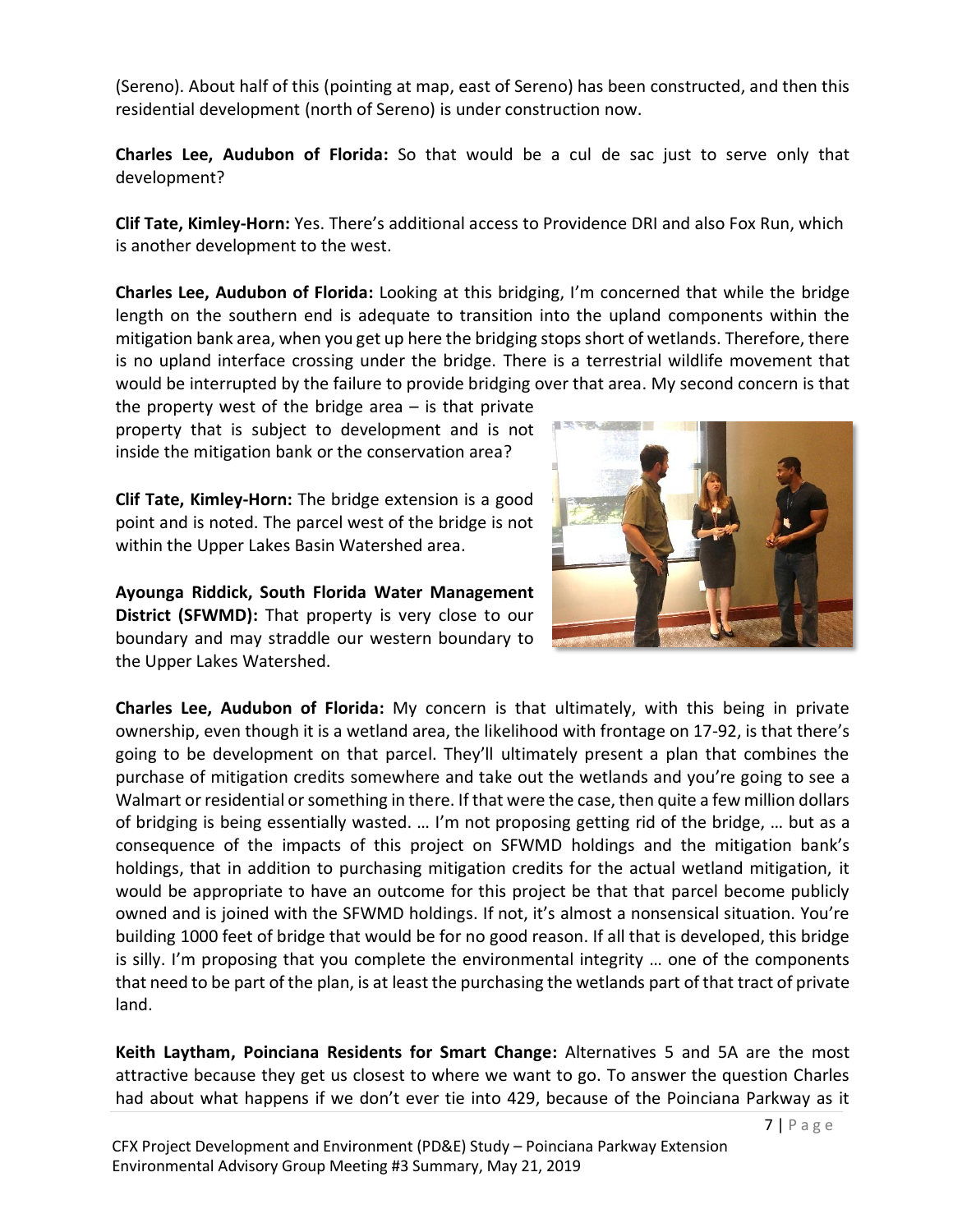exists today and because of the nature of the people who live in Poinciana, traffic is going to continue to flow up through the ChampionsGate area, whether we get 532 expanded or not, whether we get that (I-4) interchange expanded or not. You're still going to have all of those people getting on at the ChampionsGate intersection.

The benefit that this project brings to the people of Poinciana is that it makes it quicker to get to CR 532, and it makes it a lot easier as far as the congestion on the 17-92 corridor, particularly the intersection now between 17-92 and 532. The intersection … has a left turn lane but not currently a left turn signal, that causes a lot of problems at rush hour with people trying to make a left turn. This will be a significant benefit of going ahead with this project even if it doesn't go to I-4.

I wasn't at the Polk County meeting so I don't know their rationale for why they approved the alternative without the slip ramps. I definitely like the idea of the slip ramps at the Kinney Harmon Road and existing Poinciana Parkway. I realize it costs more and has impact on traffic volumes, but lots of people in Poinciana use the Poinciana Parkway to get to Posner Park. By not putting slip ramps, you make it more difficult to get there. The other thing is, in addition to housing construction, there's a new Publix plaza at 17-92 and Kinney Harmon Road. That will be very attractive to people who use the SunRail station and



17-92 to get to the Kissimmee area. It will be convenient to stop there on the way home from work. Without the slip ramp, you have to go back the other way from Publix to get back to the parkway, which would be a tremendous inconvenience for people and would have financial impact on the people investing in the Publix. You'd be missing traffic going to the Posner Park area.

**Clif Tate, Kimley-Horn:** When we met with Polk County, that was a concern – the access to Posner Park and all of the development there. But after considering the facts, they said traveling one mile wasn't that much of an inconvenience. They recognized the concerns you have and decided to recommend 5A with no slip ramps.

**Keith Laytham, Poinciana Residents for Smart Change:** I know all the commissioners and they don't live in Poinciana. It's a mile, but in rush hour a mile can take 20 minutes to get through there. Coming home from work that would make a big difference.

**Charles Lee, Audubon of Florida:** If you're going to do the alternative with slip ramps, you'd have to have a second toll collection point. Otherwise people would recognize they could avoid the toll by taking the route access to the south. You'll have to have a tolled entrance way coming off the road providing access.

**Keith Laytham, Poinciana Residents for Smart Change:** We already have that with the toll plaza on Poinciana Parkway bridge. People today that use the parkway – and some of them do complain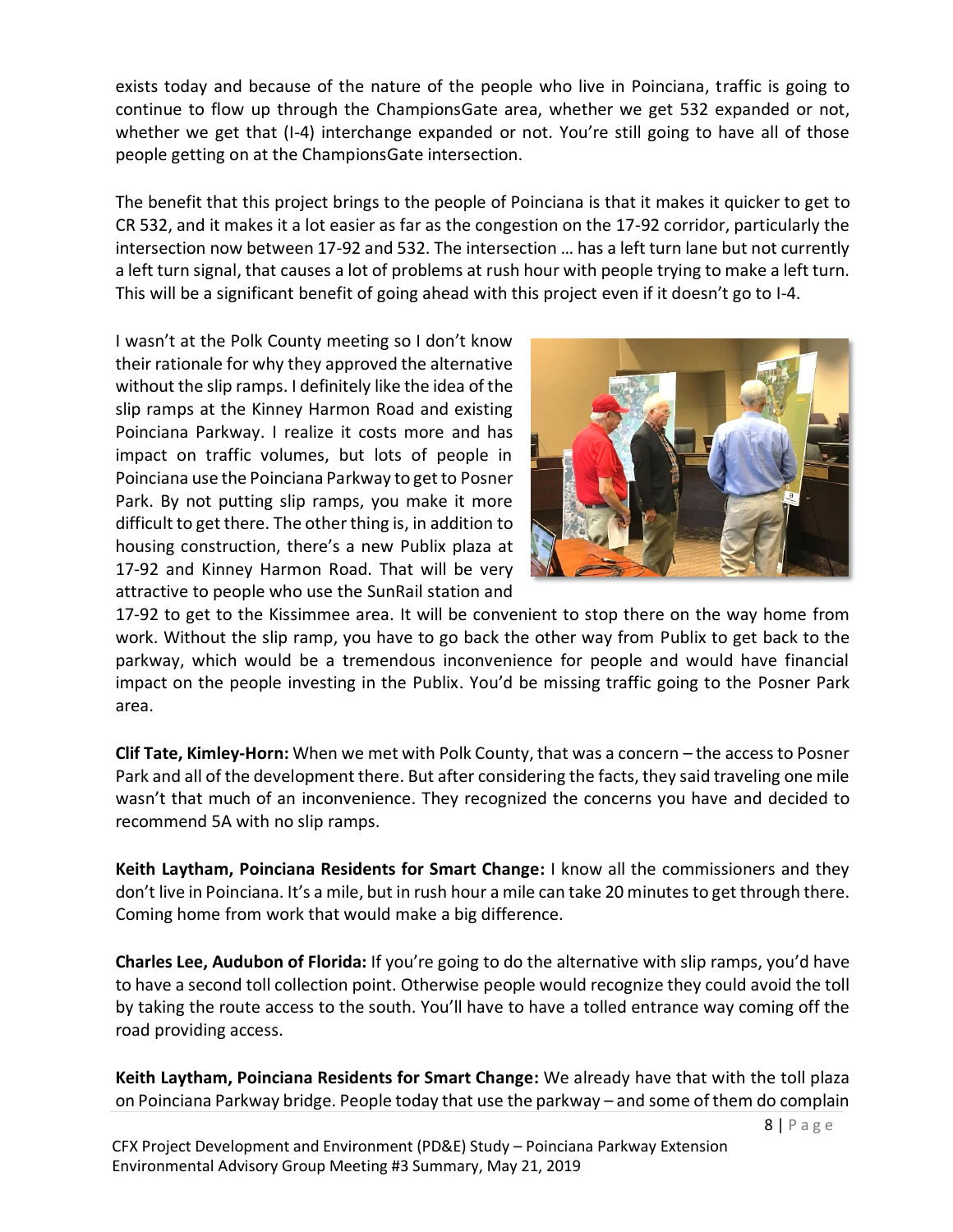about the price of the toll – use the existing Kinney Harmon Road to access and pay the toll after the bridge. Without the slip ramp, in order to use the Poinciana Parkway Extension, you've just raised the toll. You're not adding value to people who want to get to Posner Park.

**Charles Lee, Audubon of Florida:** Without the slip ramps, you'll add a toll to transit that parkway. It's out of our interest area, but if you're balancing toll collection, you'll need to present a toll avoidance scenario … potential that people avoid the northern part of this to save a buck or so. … You'll end up with a situation where people are going to be loading up that corner, making that turn to avoid the toll.

**Clif Tate, Kimley-Horn:** Yes, I think that's part of what was reflected in the increase in the 5A volume without the slip ramps.

**Brandon Arrington, Osceola County Commissioner:** We're excited to see the progress you guys are making. That northern terminus, there's a lot of utility action north of County Line Road. So,

you're taking into consideration the utilities for the second phase? It's great that we're here, but I'd still love to see the entire thing connected, as opposed to being broken into two phases. I've unfortunately seen how breaking things into phases works. Usually that second phase takes a lot longer to get done. I know we've got a lot of interaction with (Congressman) Darren Soto's office and FHWA. If there's any way we can make this project whole the toll revenues would double, the way we would be able to shift truck traffic once we make that connection – for not only Central Florida but all of Florida was well – it would be a win for all of us.



**Clif Tate, Kimley-Horn:** Good point. As far as utility relocations go, this blue line (pointing at map) is the relocation of the power lines. That has been taken into consideration for Phase 2. There are additional utilities once you get past there that would be addressed in the next phase.

**Brandon Arrington, Osceola County Commissioner:** I'm sure you're aware of the gas transmission lines recently added and the power plant just to the east as well? So, it's going to be a tricky needle to thread.

**Nicole Gough, Dewberry:** We ended up with the terminus of this project based on trying to thread that needle with the utilities originally.

**Conroy Jacobs, Osceola County:** This is a great presentation and good conversation. We're in support of our neighbors in Polk County and if 5A is the preferred alternative without the slip ramps, we're definitely in support of that. What is the timing for construction and fiscal years for future plans?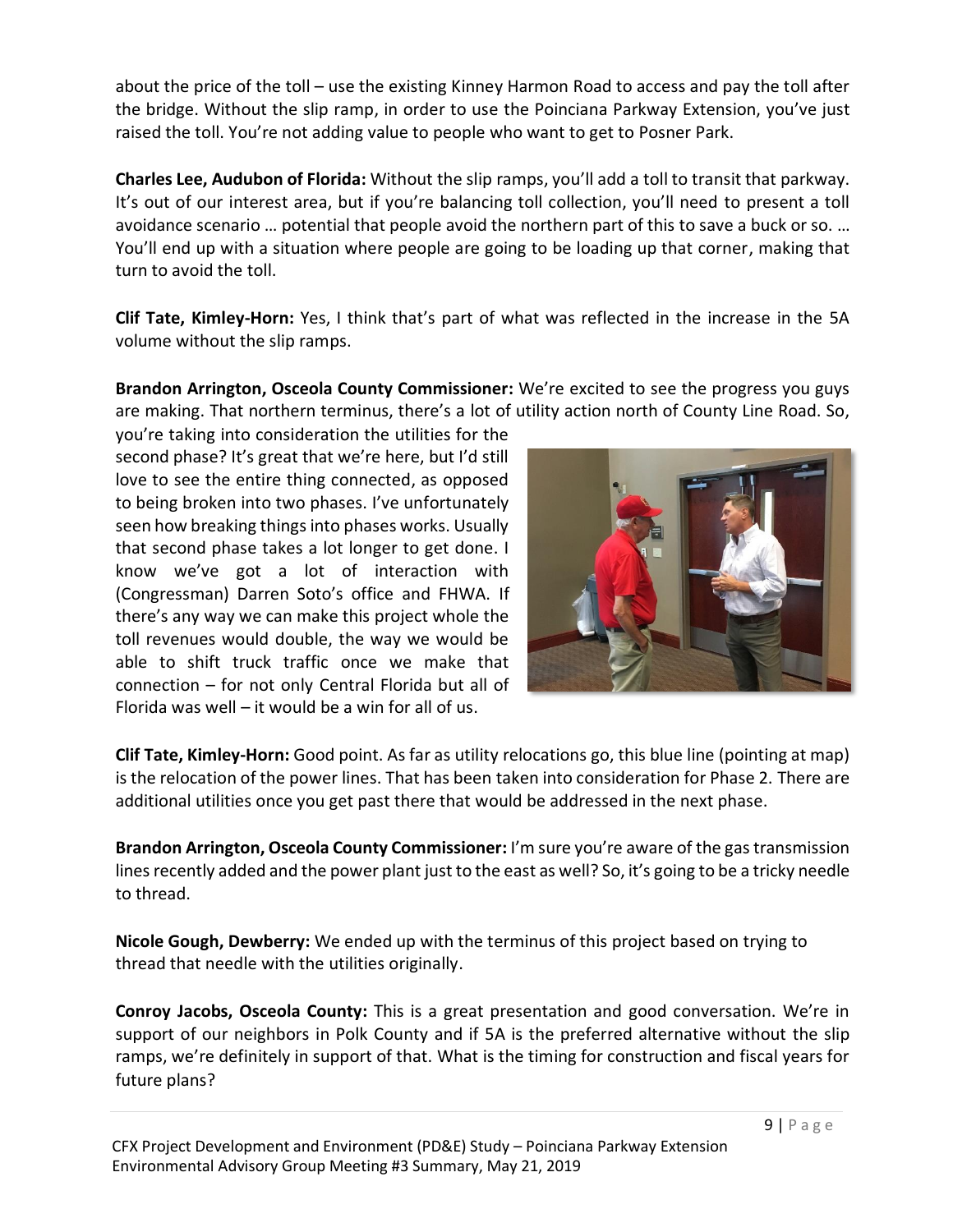**Clif Tate, Kimley-Horn:** Once the decision is made, CFX has the ability to move into design and complete the project; they have the funding available for that. But it hasn't been identified in their work plan yet. All of those specifics will be worked out following the Board's decision on Oct. 10.

**Conroy Jacobs, Osceola County:** We just want to make sure we collaborate on that. I know there are some improvements that we're going to have to make as well, so we want to make sure we also adopt those as part of our 5-year plan as well.

**Keith Laytham, Poinciana Residents for Smart Change:** I support what Commissioner Arrington said: I'd like to make this entire project whole as quickly as possible. A major holdup both for Southport (Connector) and the extension of this project up to 429 is the approval and cost of the



Turnpike interchange. The federal government takes longer than what we'd like. Anything we can do to move this more quickly – on both Southport and the Poinciana extension – would be greatly appreciated.

**Nicole Gough, Dewberry:** Any comments on how this would affect the SFWMD property management?

**Ayounga Riddick, South Florida Water Management District:** No comments on the management, but we do support the recommendation that CFX look into acquisition of the wetlands that are part of the private parcel to the west of the proposed 5A alignment. The wetland connectivity would be beneficial to have that not separated. I support the recommendation that someone acquire that private piece and potentially transfer ownership to SFWMD for long-term management.

Nicole Gough of Dewberry noted that Fish and Wildlife wants to make comments, but they're having trouble with the audio, so we'll continue to work to get those comments from them. She noted that overall this conversation has not stopped. We'll continue to provide opportunities for meetings or to make your comments known.

Nicole noted with no further comments in the room, she turned to Mary Brooks, Public Involvement Coordinator with Quest Corporation of America, to review public involvement activities and close the meeting.

Mary reminded everyone to take the fact sheet and a comment form in case they think of something else. She discussed the schedule, the study website and provided her contact information.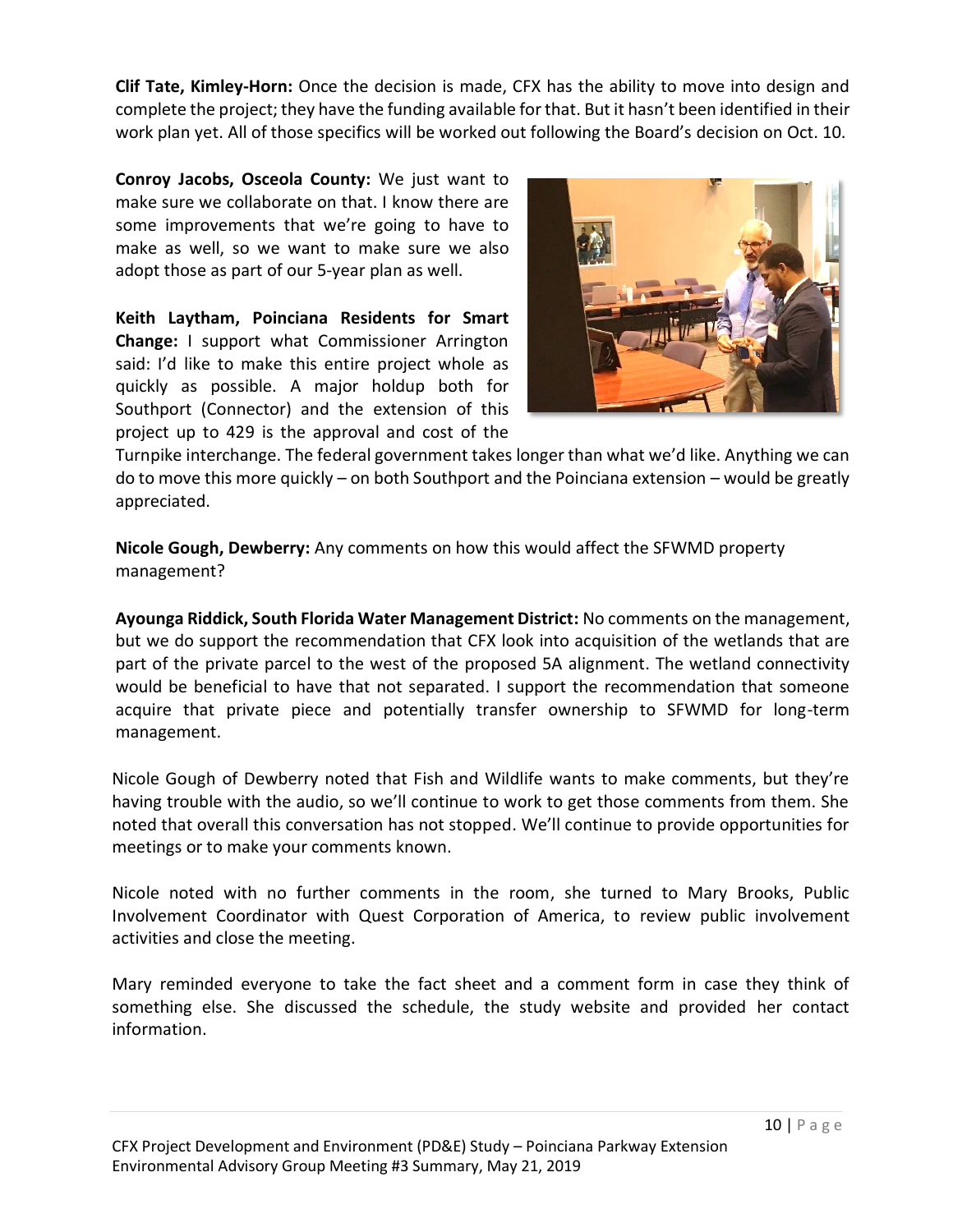#### **VI. Schedule**

The public hearing is scheduled for August 29.

#### **VII. Next Steps**

EAG comments will be reviewed as part of the preferred alternative evaluation. The public will be able to comment on it at the public hearing.

| <b>CENTRAL</b><br><b>FLORID</b>                                                                        | Poinciana Parkway Extension PD&E Study Schedule |     |            |     |            |            |            |           |            |     |      |            |   |     |            |     |
|--------------------------------------------------------------------------------------------------------|-------------------------------------------------|-----|------------|-----|------------|------------|------------|-----------|------------|-----|------|------------|---|-----|------------|-----|
| <b>AUTHORIT</b>                                                                                        | 2018                                            |     |            |     |            |            | 2019       |           |            |     |      |            |   |     |            |     |
|                                                                                                        | m                                               | an. | <b>SEP</b> | ort | <b>DOP</b> | <b>DEC</b> | <b>Jes</b> | <b>RI</b> | <b>MAR</b> | em. | trúy | <b>JUN</b> | m | 406 | <b>SIP</b> | 00T |
| Notice to Proceed                                                                                      |                                                 |     |            |     |            |            |            |           |            |     |      |            |   |     |            |     |
| Existing Conditions Analysis                                                                           |                                                 |     |            |     |            |            |            |           |            |     |      |            |   |     |            |     |
| PAG and EAG Meetings 1                                                                                 |                                                 |     |            |     |            |            |            |           |            |     |      |            |   |     |            |     |
| <b>Orgoing Stakeholder Meetings</b>                                                                    |                                                 |     |            |     |            |            |            |           |            |     |      |            |   |     |            |     |
| Kickoff Public Monting                                                                                 |                                                 |     |            |     |            |            |            |           |            |     |      |            |   |     |            |     |
| Emironmental Data Collection                                                                           |                                                 |     |            |     |            |            |            |           |            |     |      |            |   |     |            |     |
| Engineering Data Collection                                                                            |                                                 |     |            |     |            |            |            |           |            |     |      |            |   |     |            |     |
| Alternatives Analysis                                                                                  |                                                 |     |            |     |            |            |            |           |            |     |      |            |   |     |            |     |
| Perform Environmental Analysis                                                                         |                                                 |     |            |     |            |            |            |           |            |     |      |            |   |     |            |     |
| Perform Engineering Analysis                                                                           |                                                 |     |            |     |            |            |            |           |            |     |      |            |   |     |            |     |
| Draft Environmental & Engineering Reports                                                              |                                                 |     |            |     |            |            |            |           |            |     |      |            |   |     |            |     |
| PAG and EAG Meetings 2                                                                                 |                                                 |     |            |     |            |            |            |           |            |     |      |            |   |     |            |     |
| Alternatives Public Workshop                                                                           |                                                 |     |            |     |            |            |            |           |            |     |      |            |   |     |            |     |
| Select Preferred Alternative                                                                           |                                                 |     |            |     |            |            |            |           |            |     |      |            |   |     |            |     |
| Draft Preliminary Engineering Report and<br>Project Environmental Impact Report                        |                                                 |     |            |     |            |            |            |           |            |     |      |            |   |     |            |     |
| PAG and EAG Meetings 3                                                                                 |                                                 |     |            |     |            |            |            |           |            |     |      |            |   |     |            |     |
| Public Hearing                                                                                         |                                                 |     |            |     |            |            |            |           |            |     |      |            |   |     |            |     |
| Final Preliminary Engineering Report and<br>Project Environmental Impact Report                        |                                                 |     |            |     |            |            |            |           |            |     |      |            |   |     |            |     |
| CFX Raview and Approve Final Preliminary Engineering<br>Report and Project Environmental Impact Report |                                                 |     |            |     |            |            |            |           |            |     |      |            |   |     |            |     |

### **VIII. Action items**

Everyone will receive a copy of the presentation with the exhibits, which also will be posted on the study webpage.

There being no further questions or comments, the meeting was adjourned.

**NOTE: Immediately following the meeting staff reached out to all of those on the phone having trouble with the audio. The following additional EAG member comments were received:**

*John Wrublick, US Fish and Wildlife Service: The U.S. Fish and Wildlife Service (Service) has a long history in the review of this project with the Florida Department of Transportation. As we have stated in the past, we continue to find that Alternative 1A would result in the least impacts to fish and wildlife resources of the three alternatives proposed. As such, we support Alternative 1A and recommend it be adopted as the preferred alternative for the project. I don't have any other questions or comments regarding the project at this time. As such, I don't think a follow-up phone call is necessary.*

*Keith Laytham, Poinciana Residents for Smart Change: Here is a follow-up to my comment made at this morning's meeting. Today Poinciana Parkway provides a toll road between Poinciana, Cypress Parkway or Marigold Ave, and 17-92 Kinney Harmon. There is a toll for a set amount depending on whether Marigold or Cypress Parkway/KOA are used.*

*The Poinciana Parkway extension is a good add-on project and should stand on its own merits. Without the slip ramp option 5A then there will be no alternative for traffic to optionally use the extension, but they will be forced to use it whenever they want to use the existing Parkway. They will also be forced to pay the increased toll. Even if all they want to do is get to Kinney Harmon/17- 92 Ronald Reagan. There is a significant amount of Poinciana Parkway traffic that does not want to go to 17-92 farther to the east interchange nor to CR 532. They want to go to 17-92 West or Ronald Reagan to Posner parks [sic] as they do today. Without the slip ramp option, they will be forced to use the extension to take them out of their way and more importantly forced to pay the additional toll which they neither need nor want to do. Please listen to the customers who have*